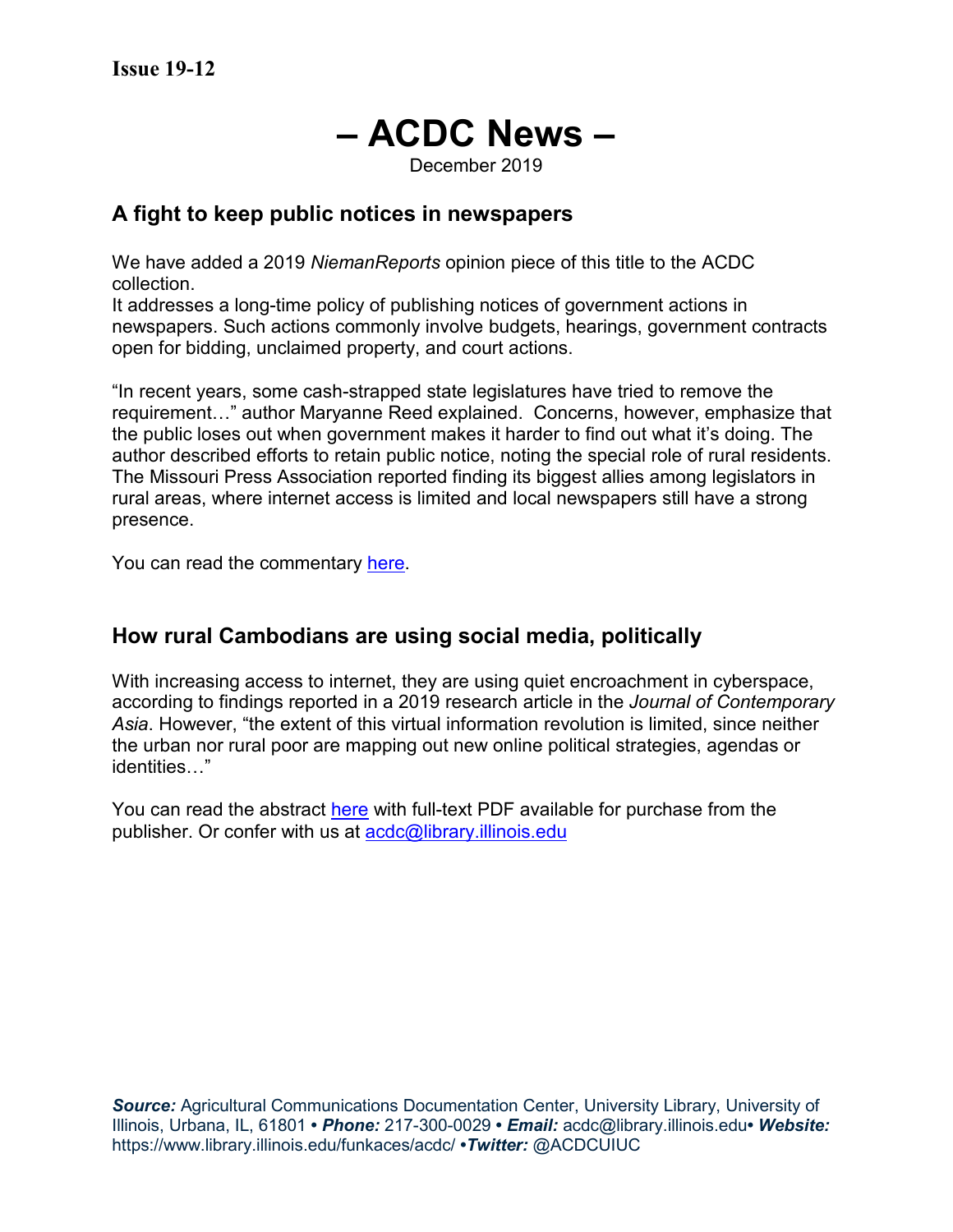#### **Issue 19-11**

#### **Experimenting with hyperlocal rural community journalism**

Re-imagining "social columns" as community storytelling and using "liars tables" as listening circles are among the approaches described in a new article in *Journalism Practice*. Researcher Andrea Wenzel presented a case study of efforts by one rural hyperlocal online news site in rural Kentucky. She found some bump in subscriptions in relation to one of the two engagement initiatives. Findings revealed no impact from Facebook ads, podcasts, or livestreaming.

You can read the abstract [here,](https://www.tandfonline.com/doi/full/10.1080/17512786.2018.1562360) or confer with us at [acdc@library.illinois.edu](mailto:acdc@library.illinois.edu)

## **How university outreach professionals can draw upon Extension competencies**

We have added a recent article that explores how Cooperative Extension competencies can help community outreach professionals in universities develop a holistic approach to training on various skills and abilities for community engagement. Writing in the *Journal of Higher Education Outreach and Engagement*, Jorge Horacio Atiles also highlighted values of the Extension approach to systems thinking and logic modeling.

You can read this open-access article [here.](https://openjournals.libs.uga.edu/jheoe/article/view/1431)

# **Upside-down NGO approach to small-scale farm practice adoption: a case study**

- Bottom up rather than top down
- Two-way collaborative learning
- Local empowerment
- No financial incentives
- Targeting local markets
- Maximizing holistic well-being

These are a few of the special ingredients involved in efforts of a non-governmental organization (NGO) working with farmers in Nicaragua. Findings of this case study were reported early this year in *Organization Studies.* The study addressed a conservation agriculture project sponsored by the Mennonite Central Committee among small-scale farmers. Findings revealed the effectiveness of using these non-centrist approaches to address critical uncertainties associated with such innovations in that setting.

You can read the journal article abstract [here.](https://journals-sagepub-com.proxy2.library.illinois.edu/doi/10.1177/0170840617747921)